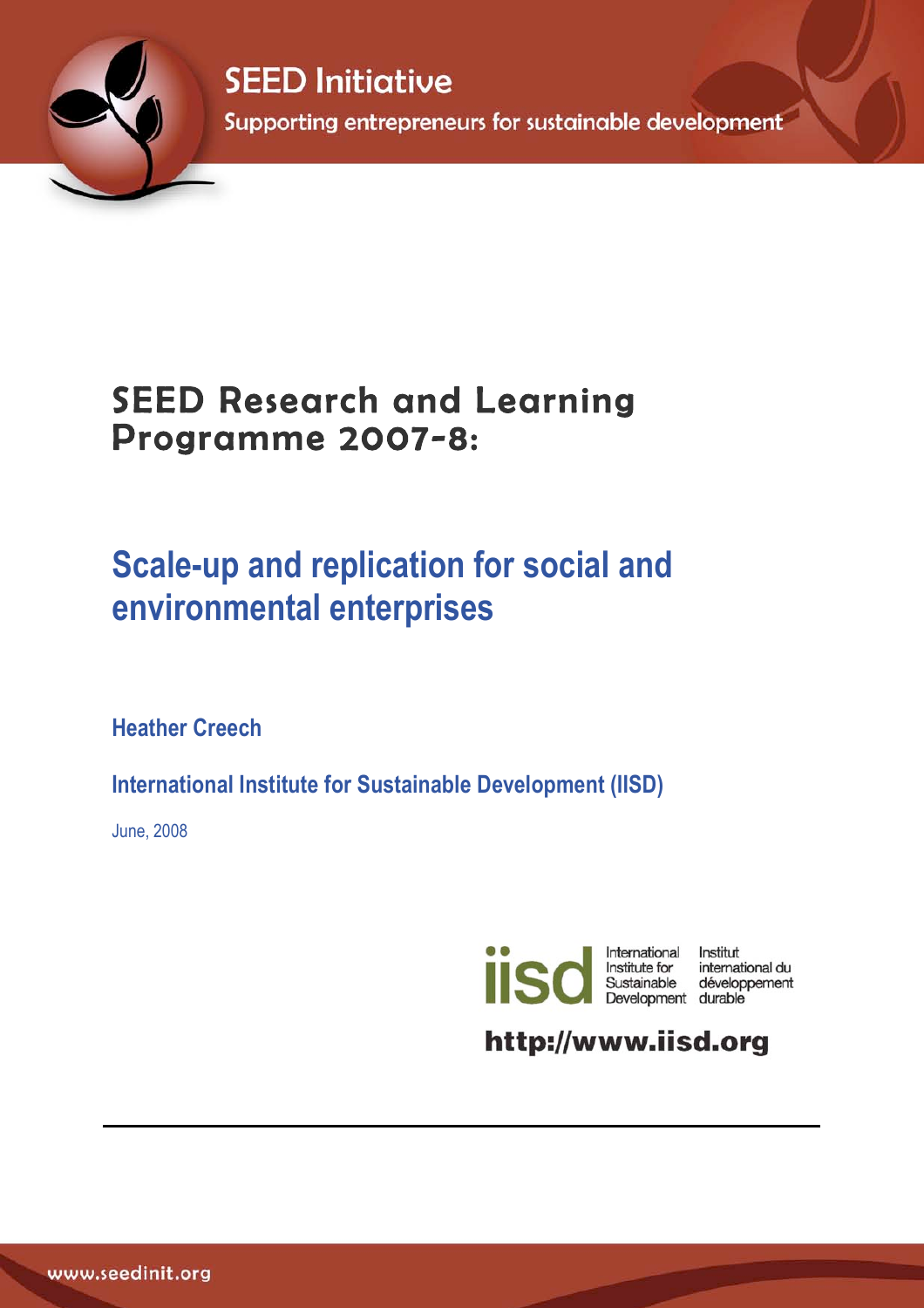© 2008 - SEED Initiative and the International Institute for Sustainable Development (IISD)

Published by SEED Initiative and International Institute for Sustainable Development

#### **SEED Initiative**

The SEED Initiative identifies, profiles and supports promising, locally-led start-up enterprises working in partnership to improve livelihoods, tackle poverty and marginalisation, and manage natural resources sustainably in developing countries. SEED develops learning tools for the broad community of social and environmental entrepreneurs, informs policy- and decision-makers, and aims to inspire innovative entrepreneurial approaches to sustainable development.

SEED is a global network founded in 2002 by IUCN, UNDP and UNEP to contribute towards the goals in the UN's Millennium Declaration and the commitments made at the Johannesburg World Summit on Sustainable Development.

Partners in the SEED Initiative are **IUCN** (the International Union for Conservation of Nature), the United Nations Development Programme (**UNDP**) and the United Nations Environment Programme (**UNEP**). Major Supporting Partners are the governments of **Germany**, the **Netherlands**, **South Africa**, **Spain**, the **United Kingdom** and the **United States of America**.



### **International Institute for Sustainable Development (IISD)**

IISD contributes to sustainable development by advancing policy recommendations on international trade and investment, economic policy, climate change, measurement and assessment, and natural resources management. Through the Internet, we report on international negotiations and share knowledge gained through collaborative projects with global partners, resulting in more rigorous research, capacity building in developing countries and better dialogue between North and South.

IISD's vision is better living for all—sustainably; its mission is to champion innovation, enabling societies to live sustainably. IISD is registered as a charitable organization in Canada and has  $501(c)(3)$ status in the United States. IISD receives core operating support from the Government of Canada, provided through the Canadian International Development Agency (CIDA), the International Development Research Centre (IDRC) and Environment Canada; and from the Province of Manitoba. The institute receives project funding from numerous governments inside and outside Canada, United Nations agencies, foundations and the private sector.

International Institute for Sustainable Development 161 Portage Avenue East, 6th Floor Winnipeg, Manitoba Canada R3B 0Y4 Tel: +1 (204) 958–7700 Fax: +1 (204) 958–7710 E-mail: info@iisd.ca Web site: http://www.iisd.org/

This publication may be reproduced in whole or in part and in any form for educational or non-profit purposes without special permission from the copyright holder, provided acknowledgement of the source is made. IISD and the SEED Initiative would appreciate receiving a copy of any publication that uses this publication as a source. No use of this publication may be made for resale or for any other commercial purpose whatsoever without prior permission in writing from IISD and the SEED Initiative.

Disclaimer: Any views expressed in this publication are those of the authors and do not necessarily reflect the views of the SEED Initiative or the SEED Initiative partners or supporting organisations.

The designations employed and the presentation of the material in this publication do not imply the expression of any opinion whatsoever on the part of SEED, IISD, IUCN, UNDP or UNEP concerning the legal status of any country, territory, city or area or of its authorities, or concerning delimitation of its frontiers or boundaries. Moreover, the views expressed do not necessarily represent the decision or the stated policy of the above organisations, nor does citing of trade names or commercial processes constitute endorsement.

Special thanks go to the SEED Secretariat, as well as SEED's partner organisations. We are also very grateful for the active cooperation of the many individuals engaged in the partnerships which have won SEED Awards, which was essential for the writing of this report and the associated SEED Insight.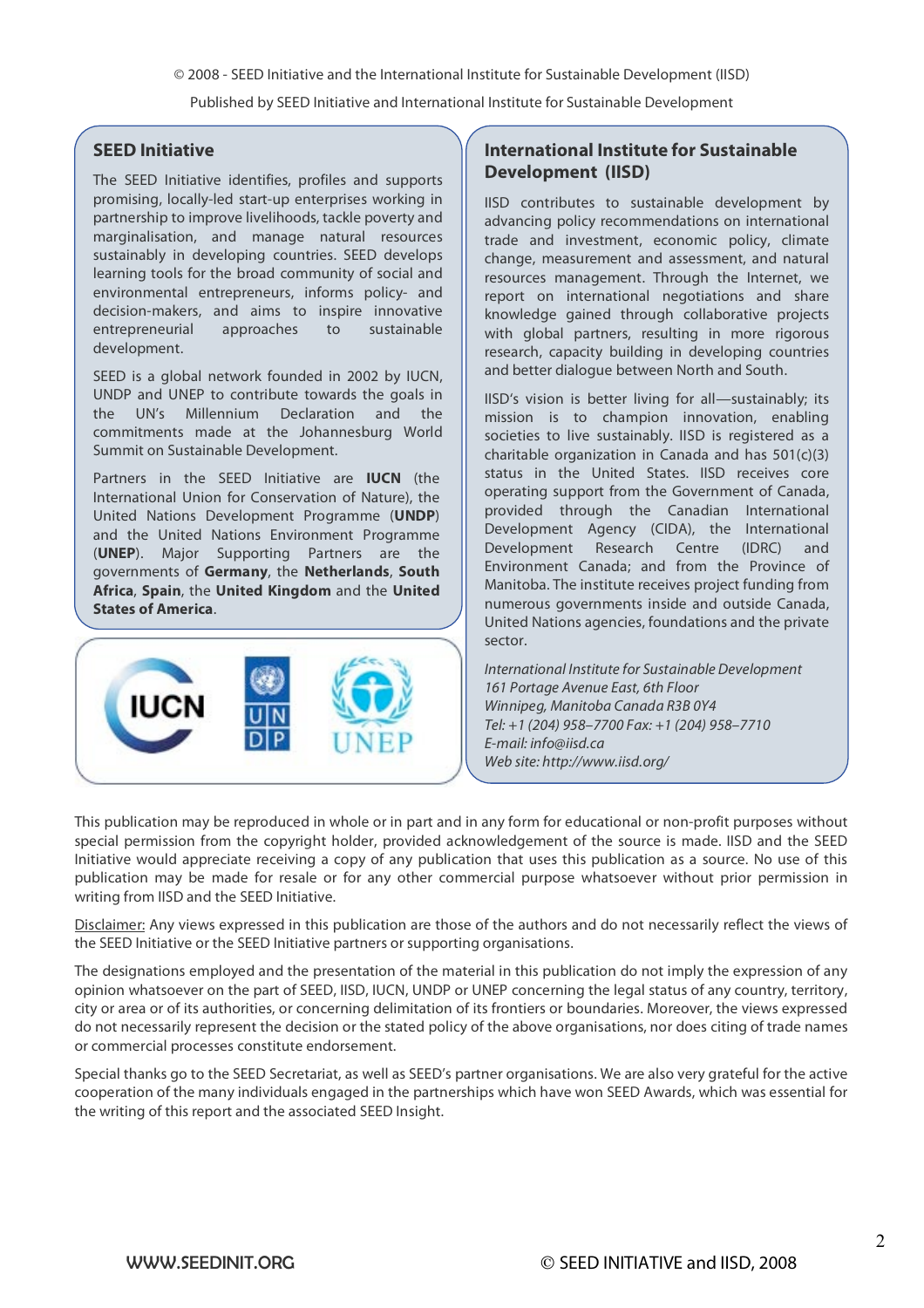# **Table of Contents**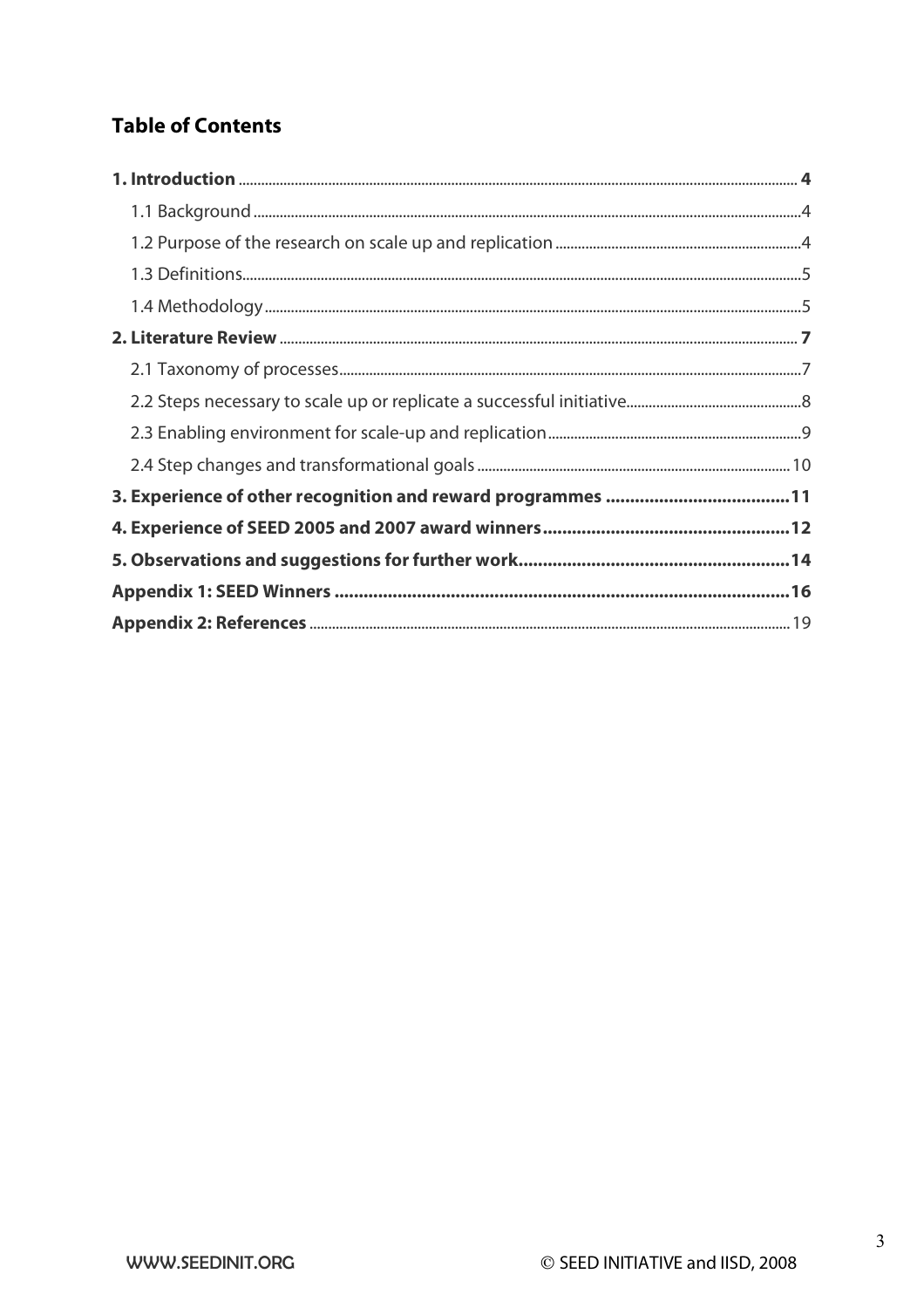# **1. Introduction**

### **1.1 Background**

The SEED Initiative -- Supporting Entrepreneurs for Sustainable Development -- inspires, supports and researches **exceptional, entrepreneurial, start-up, multi-stakeholder partnerships** for **locally-led sustainable** development**.** It was founded by **IUCN, UNEP**  and UNDP in 2002 to deliver concrete progress towards the internationally-agreed, aspirational goals in the UN's Millennium Declaration and the commitments made at the World Summit on Sustainable Development in Johannesburg. SEED does this by offering an integrated package of awards, technical support, research and learning. These activities are delivered by specialist service providers, and managed by a central Secretariat.

SEED's Research and Learning programme, delivered by the International Institute for Sustainable Development (IISD), studies the Award Winners, the SEED support activities, and other partnerships to draw out lessons and to develop generic management and assessment tools and relevant knowledge to inform and inspire the SEED and other social and environmental entrepreneurs.

The following is one of a series of published reports prepared by the Research and Learning programme that covers the following issues of interest to the international partnerships and sustainable development community:

- 1. Typologies for partnerships and for social and environmental enterprises: Exploring SEED winners through two lenses
- 2. Recognition and reward programs that support sustainable development entrepreneurship
- 3. Critical success factors and performance measures for start-up social and environmental enterprises
- 4. Scale-up and replication for social and environmental enterprises

### **1.2 Purpose of the research on scale up and replication**

As part of the SEED research agenda, the Research and Learning programme was asked to consider one of the more common questions posed by the international development community: how can successful ideas be grown and adapted to other regions, countries and sectors, in order to fast track progress towards development goals? Within this question are a number of related challenges for SEED:

- How can start-up enterprises be taken to higher levels, in terms of increasing economic benefit as well as social and environmental gains?
- What are the enabling environments necessary for growth of an enterprise and its replication elsewhere?
- For SEED in particular, how does one pick "a winner": what are the characteristics and elements of an enterprise that will lead to success for the startup enterprise?

This last point was addressed in the SEED report, "Critical success factors and performance measures for start-up social and environmental enterprises". Eight factors were identified,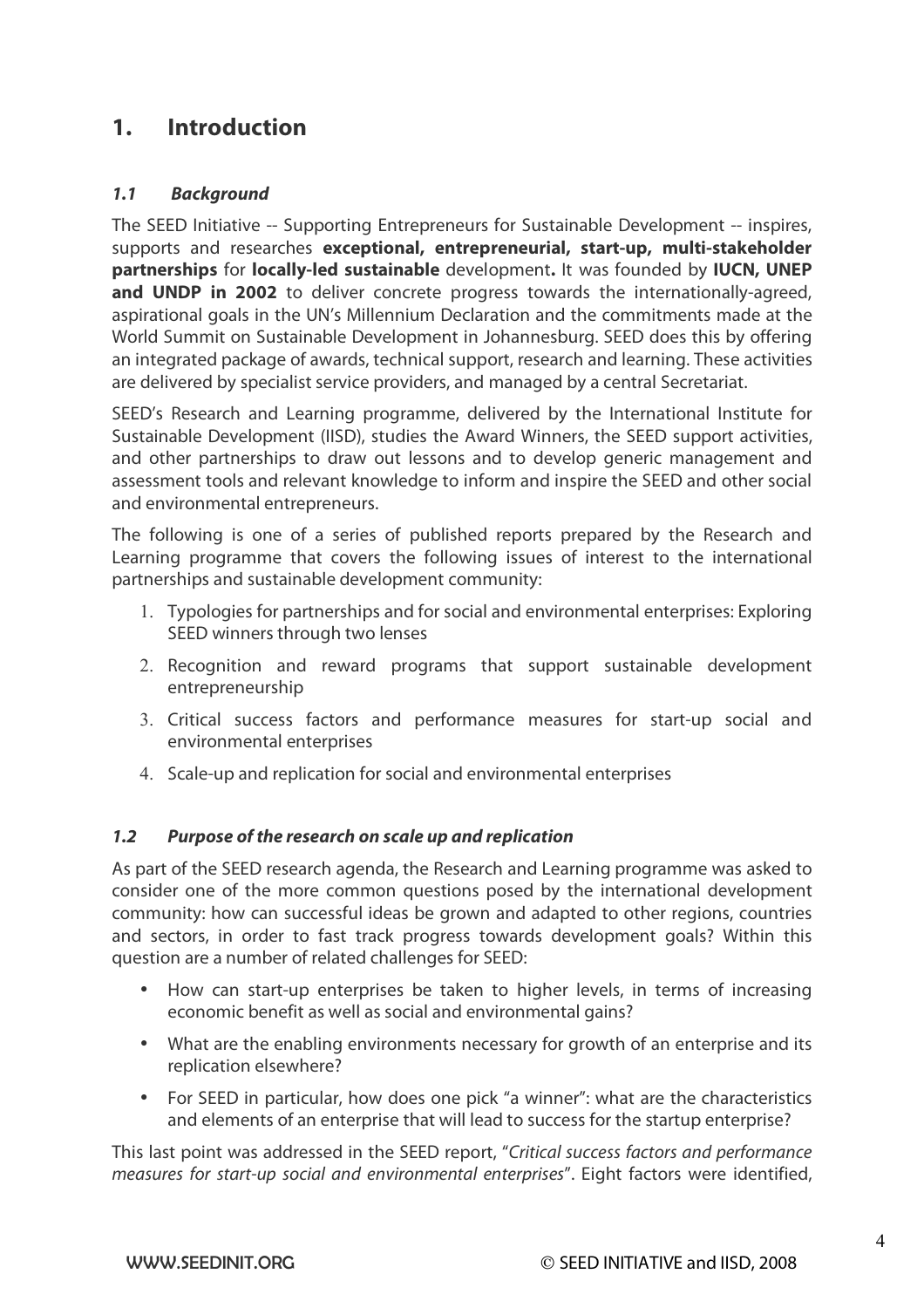the presence of which may assist SEED and others in determining levels of investment and support for start-up enterprises in developing countries.

The following paper presents a number of issues arising from a preliminary investigation into how start-up social and environmental enterprises can expand both their business and their impact, and how broader social and environmental benefits can be realized beyond the impacts of the individual enterprises.

## **1.3 Definitions**

The terms replication and scale up tend to be used in tandem but the concepts are somewhat different, and have different risks attached. Replication (sometimes called "scale out") refers to the transfer to a different location of a tested concept, a pilot project, a small enterprise, and so forth, in order to repeat success elsewhere. Scale up usually refers to taking a tested concept, pilot project, initiative, enterprise and expanding it, in terms of people served, revenues generated, or other targets.

### **1.4 Methodology**

Scale up and replication can be particularly difficult areas to research due to the multiplicity of types of scale up and replication efforts and the widely varying conditions precedent that include geographic and sector-based determinants for success. The following examples serve simply to illustrate the considerable diversity of contexts and approaches to scale up and replication of development activities:

- UNESCO's approach to "scale-up" its Community Multimedia Centres initiative, by piloting 39 centres in 19 countries, and then replicating the model in 20 different locations in each of three countries in Africa;
- The International Fund for Agricultural Development's approach to replication of good practice in rural development projects: these projects start with large scale, long term commitments but then invest in knowledge-sharing across projects to encourage replication of good practice and innovation;
- The Grameen Bank, which piloted the microcredit concept, and then slowly advanced its availability to the poor and marginalized across Bangladesh. Combining the demonstrated success of that effort with good communications has led to an almost "viral" take-up by many other institutions;
- The Thailand 100-percent use condom campaign, which, when scaled up nationally, led to a 50% reduction in HIV Aids infections in that country.

Methodologies for investigating scale up and replication also vary:.

Practitioner reports and workshops: Sector-based reports and meetings in which practitioners present their experiences with scaling up or replicating programmes (cf Gonzles et al, 1998, on Save the Children's Warmi project for mobilizing Bolivian communities around reproductive health; and also, the UK Consortium on AIDS & International Development Symposium on Sharing of Best Practice on Orphans and Vulnerable Children Programming).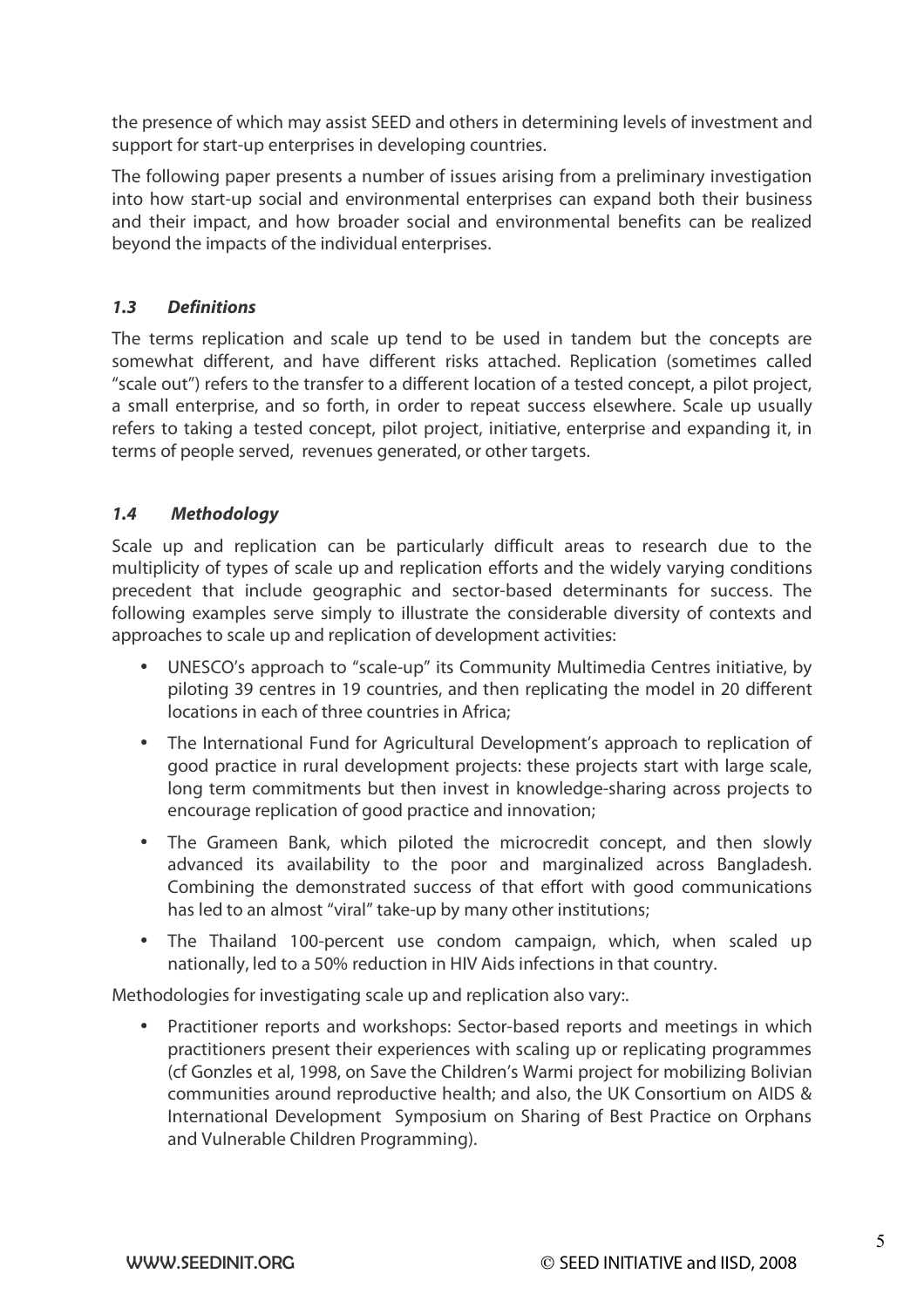- Case studies by independent researchers: Primarily focused on community development practices, with between three and ten examples reviewed per study. While umbrella studies of scale-up of community-driven development exist (cf Gillespie, 2004), many researchers ensure that their cases have at least one or two elements in common – either geographic (examples taken from one country or region ( cf Basu, Srivastava, 2005 on microfinance in India); or sectoral (examples of NGOs or government programs or social enterprises – cf Alvord, Brown 2002 on entrepreneurship) or a specific development challenge (eg, health, environment – cf Yousuf, Ali 2007 on community composting).
- Longitudinal studies, in which an initiative is revisited over an extended period of time to see whether and how the initiative has grown (cf Ashoka Foundation, which conducts a "Measuring Effectiveness" study each year on Ashoka fellows nominated five and ten years earlier.)

In order to provide some insight to SEED on the challenge of scale up and replication for SEED enterprises, the researchers chose to focus their investigation on three data sources:

- Review of recent literature on replication and scale up in the international development context;
- Interviews with 10 awards programs similar to SEED on how they address scale up and replication (practitioner information);
- Review of 2005 and 2007 award recipients with respect to their stability and growth, and to learn from them whether they have ambitions to expand their projects, and what they see to be the barriers and incentives to growth and replication (case study information)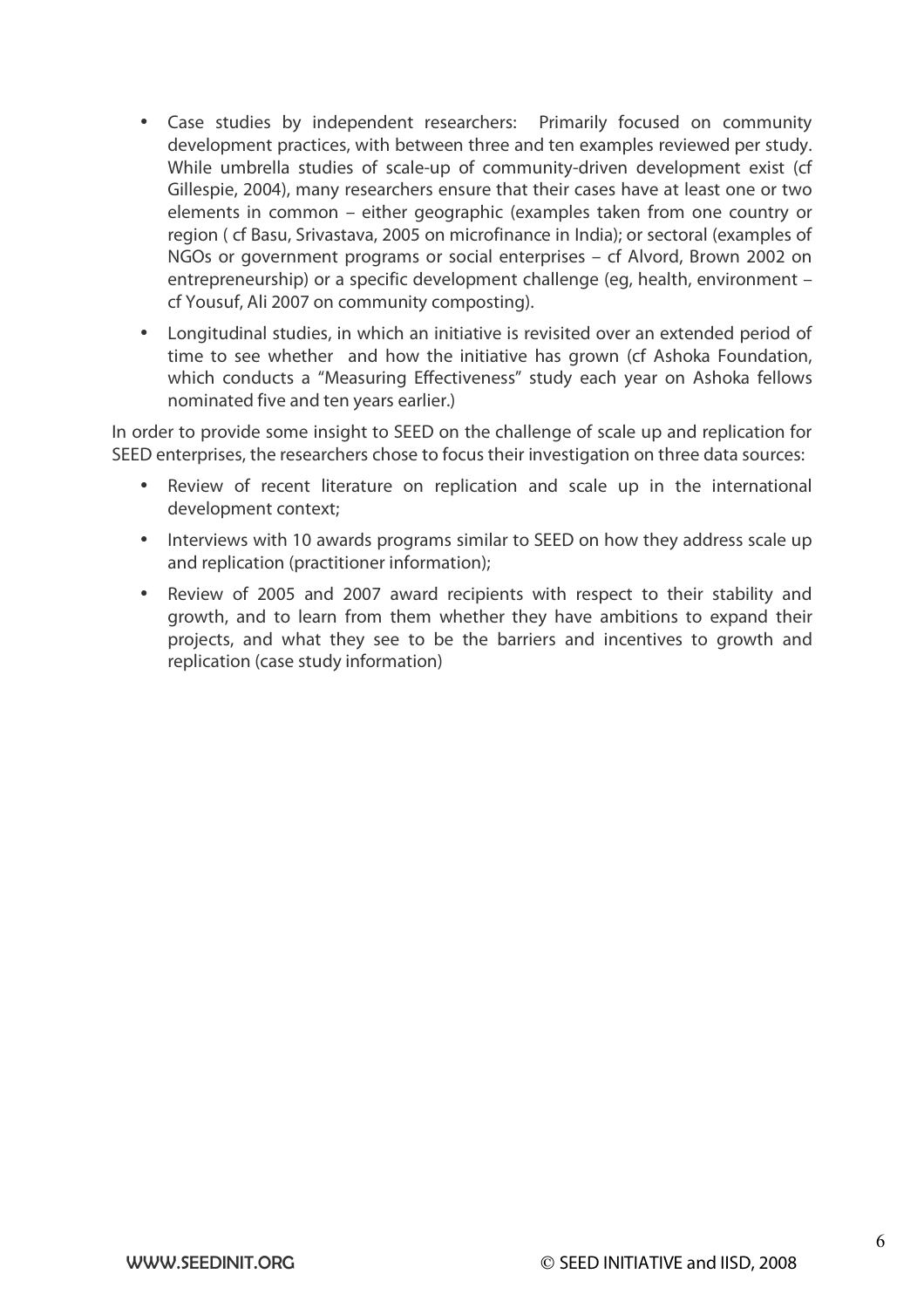## **2. Literature Review**

The debate on replication and scale up is driven in large part by the donor community seeking to secure even greater returns on their initial investments by seeing successful projects increased in size and scope and/or repeated elsewhere. There is a legitimate desire, where success has been observed with a demonstrable development dividend, to advance that success on a larger scale. But the literature tends to focus on programmes developed, piloted and often delivered by the donor community and/or the public sector. How start-up social and environmental enterprises approach scaling up their own activities and their impacts for a greater good is less well understood.

Analysts of donor and public sector driven scale up and replication efforts have focused on a number of important considerations:

- clarity on types of processes that underpin scale up and replication efforts;
- "how-to" steps to initiate scale up and replication;

• enabling environments necessary for success; and finally, achieving step changes or transformations towards broad societal goals.

#### **2.1 Taxonomy of processes**

Gillespie provides one of the more comprehensive taxonomies of scaling up processes to achieve significant development at the local/community level.

- **Quantitative,** where a program expands in size, geographical base, or budget;
- **Functional,** involving increases in the types of activities and integration with other programs;
- **Political,** involving increases in political power and engagement with wider political processes;
- **Organizational,** involving increases in organizational strength. (Gillespie, 2004, p7)

| Table 1: Scaling up processes (Gillespie, 2004, p8) |  |
|-----------------------------------------------------|--|
|-----------------------------------------------------|--|

| Quantitative scaling up (or scaling out) |                                                                                                                                                                |  |
|------------------------------------------|----------------------------------------------------------------------------------------------------------------------------------------------------------------|--|
| Spread                                   | Increasing numbers of people spontaneously adhere to the organization<br>and its programs, perceiving them to serve their interest/preferences                 |  |
| Replication                              | A successful programme (methodology and organizational mode) is<br>repeated elsewhere.                                                                         |  |
| <b>Nurture</b>                           | A well-staffed and well-funded outside agency, using a specific incentive-<br>based methodology, nurtures local initiatives on an increasingly large<br>scale. |  |
| Integration                              | A programme is integrated into existing structures and systems and, in<br>particular, government structures after it has demonstrated its potential.           |  |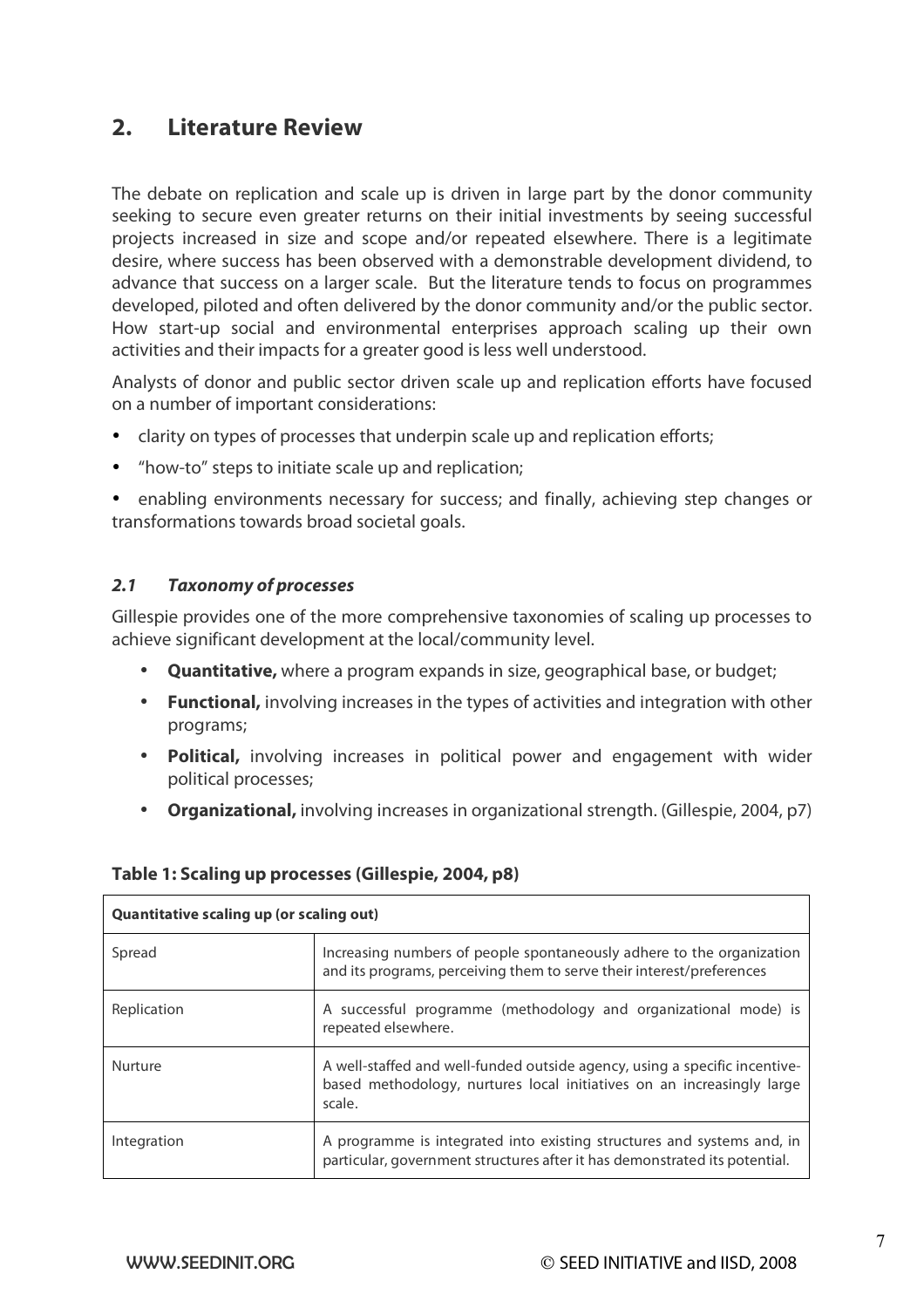| <b>Functional scaling up</b>     |                                                                                                                                                                                                              |  |
|----------------------------------|--------------------------------------------------------------------------------------------------------------------------------------------------------------------------------------------------------------|--|
| Horizontal                       | Unrelated new activities are added to existing programmes, or new<br>programmes are undertaken by the same organization.                                                                                     |  |
| Vertical                         | Other activities related to the same chain of activities as the original one<br>are added to an existing programme (i.e., upward or downward linkages<br>are made).                                          |  |
| <b>Political scaling up</b>      |                                                                                                                                                                                                              |  |
| First generation                 | Essentially service delivery.                                                                                                                                                                                |  |
| Second generation                | Community capacity development for self-reliant action. Through better<br>information and mobilization, an organization's members or local<br>communities are stimulated to participate in the body politic. |  |
| Third                            | Beyond the community, influence policy reform to foster an enabling<br>environment. This may involve networking and aggregation of<br>organizations into federative structures designed to influence policy. |  |
| Fourth                           | Beyond specific policies, catalyze social movements, and/or direct entry of<br>grassroots organizations (or their leaders) into politics (either through<br>creating or joining a political party).          |  |
| <b>Organizational scaling up</b> |                                                                                                                                                                                                              |  |
| Internal management              | Increasing organizational capacity and improved management processes<br>(links to effectiveness and efficiency).                                                                                             |  |
| Financial viability              | Increasing financial viability/autonomy, including self-financing, through<br>subcontracting, consultancy or fees for service.                                                                               |  |
| Institutional diversification    | Both internally and externally (including diversification of donors) and<br>linkages with other actors/organizations.                                                                                        |  |

The underlying assumption in this taxonomy is that there are external drivers, and support, for scaling up development at the local level, with the core recommendation that this development be anchored within existing contextual systems (government), frameworks (eg, PRSP), and processes (decentralization) (Gillespie, ii). Start-up small, micro and medium sized enterprises that have strong local involvement may recognize that they would benefit from these processes, but it could be well beyond their capacity to initiate and sustain these processes in order to secure their own growth and impact.

### **2.2 Steps necessary to scale up or replicate a successful initiative**

The following table, "Eight Steps to 'Scaling-Up'" presents a summary of the major steps that the Warmi Project followed in mobilizing Bolivian communities to strengthen reproductive health practices (Gonzales et al, 1998). While the specific context was scaling up a successful health program, the steps are generic and could be applied to a wide range of development initiatives.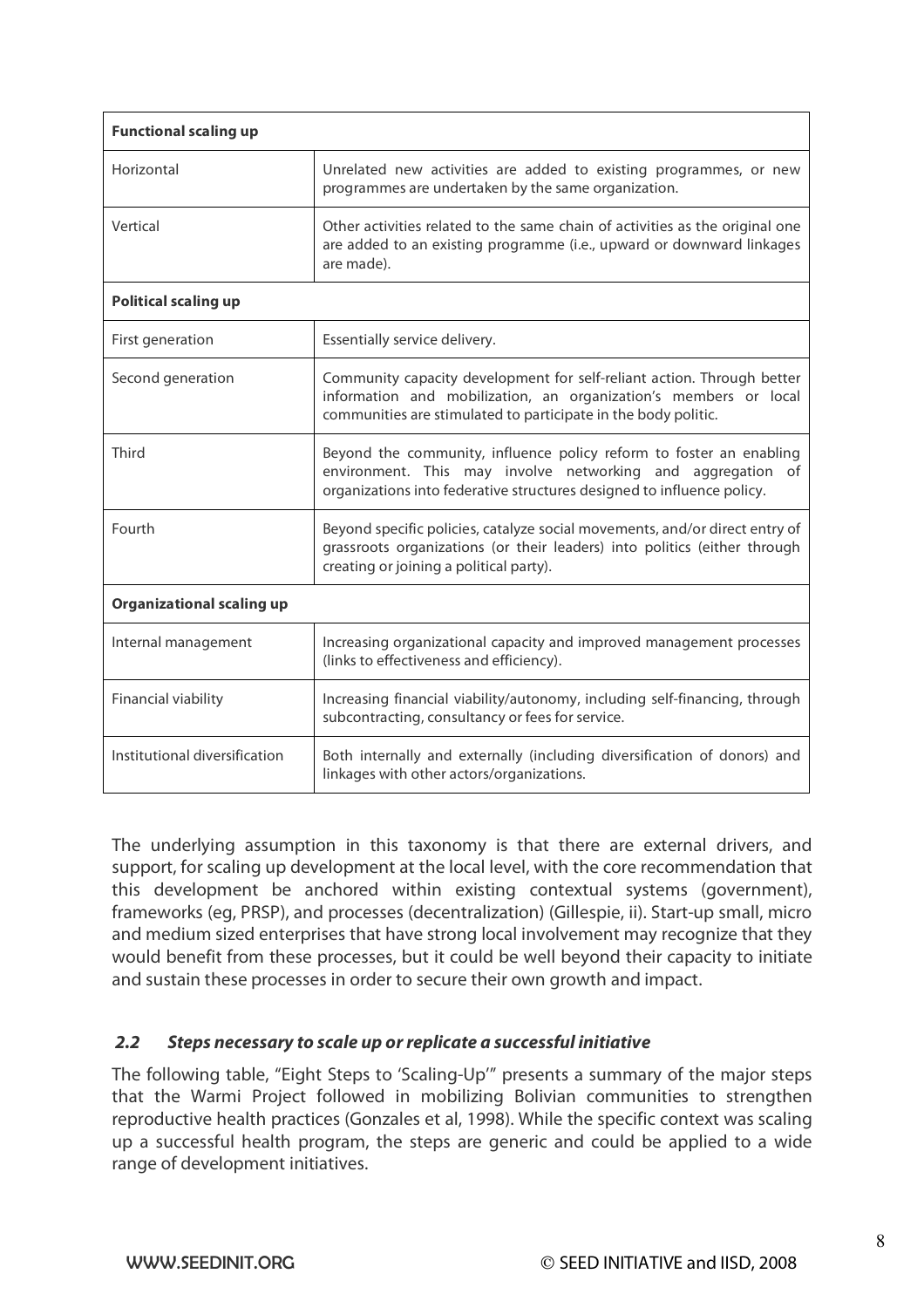## **Table 2: Steps for Scaling up successful initiatives**

1. Establish that the technical intervention, methodology or approach that is being considered for scaling up leads to desired results through carefully evaluated and documented research.

2. Assess possibilities for scaling up (need, available resources, political will, potential partners, etc. and potential barriers to scaling up (opponents and their arguments, policies, etc.).

3. Build consensus for scaling up among decision makers, implementers and leaders of those who participate in the programme/use the intervention through meetings, presentations, field visits, etc. with key individuals and groups.

4. Ensure that policies are supportive and that resources will be available.

5. Develop plans/proposals with decision-makers and implementers on the organizational structure and relationships of the scale-up, activities, management, monitoring and evaluation, training and technical assistance, etc. Programme designs or interventions should be simplified as much as possible and should be accessible in "user friendly" language.

6. Be prepared to solicit many donors and negotiate many hours in order to put all pieces into place. The amount of funding needed for large scale programs is often not available through only one donor. Negotiate contracts, budgets, work plans.

7. Prepare training and technical assistance teams and materials to work at regional or other level depending on organizational structure. Be flexible and adapt to meet local conditions whenever possible without losing essential elements of quality.

8. Programme implementers meet regularly on local, regional and national levels to monitor progress, detect problems, develop innovative solutions/approaches, strengthen skills and build team. Ensure that representatives from those who are participating in the programme (community men and women, etc.) participate in monitoring and evaluation at a minimum at the local level.

The scaling-up process requires a tremendous amount of negotiation, diplomacy, patience, flexibility, time and resources to be successful.

The emphasis here is on "large scale" efforts, driven by stakeholders outside of the local level context. While SMMEs may have developed a successful product or service at a local level, the type of scaling-up actions outlined here can be well beyond their capacity to initiate and drive.

### **2.3 Enabling environment for scale-up and replication**

The more recent literature suggests an expanded view of scale-up that moves beyond the functional perspective (processes and action steps) towards "a perspective that encompasses the political and institutional conditions" (Desai, 2007 p29). Practitioners and independent analysts now advocate that an enabling environment must be in place to support scale-up and replication. What constitutes an "enabling environment" will vary, depending on the type of initiative being proposed for expansion. But in general, researchers identify access to financial, technical and political support (Alvord et al, 2002); supportive policy, legal and regulatory frameworks and better policy coordination (Basu and Srivastava, 2005) and a range of capacities within different levels of government, including documented procedures, detailed planning, good systems for sharing, spreading knowledge, incentives for stakeholders, and building on experience and existing institutions (Binswanger and Aiyar, 2003; Mansuri and Rao, 2004).

For SMMES, access to investment or a regulatory environment supportive of small business development are part of a necessary enabling environment for their growth. But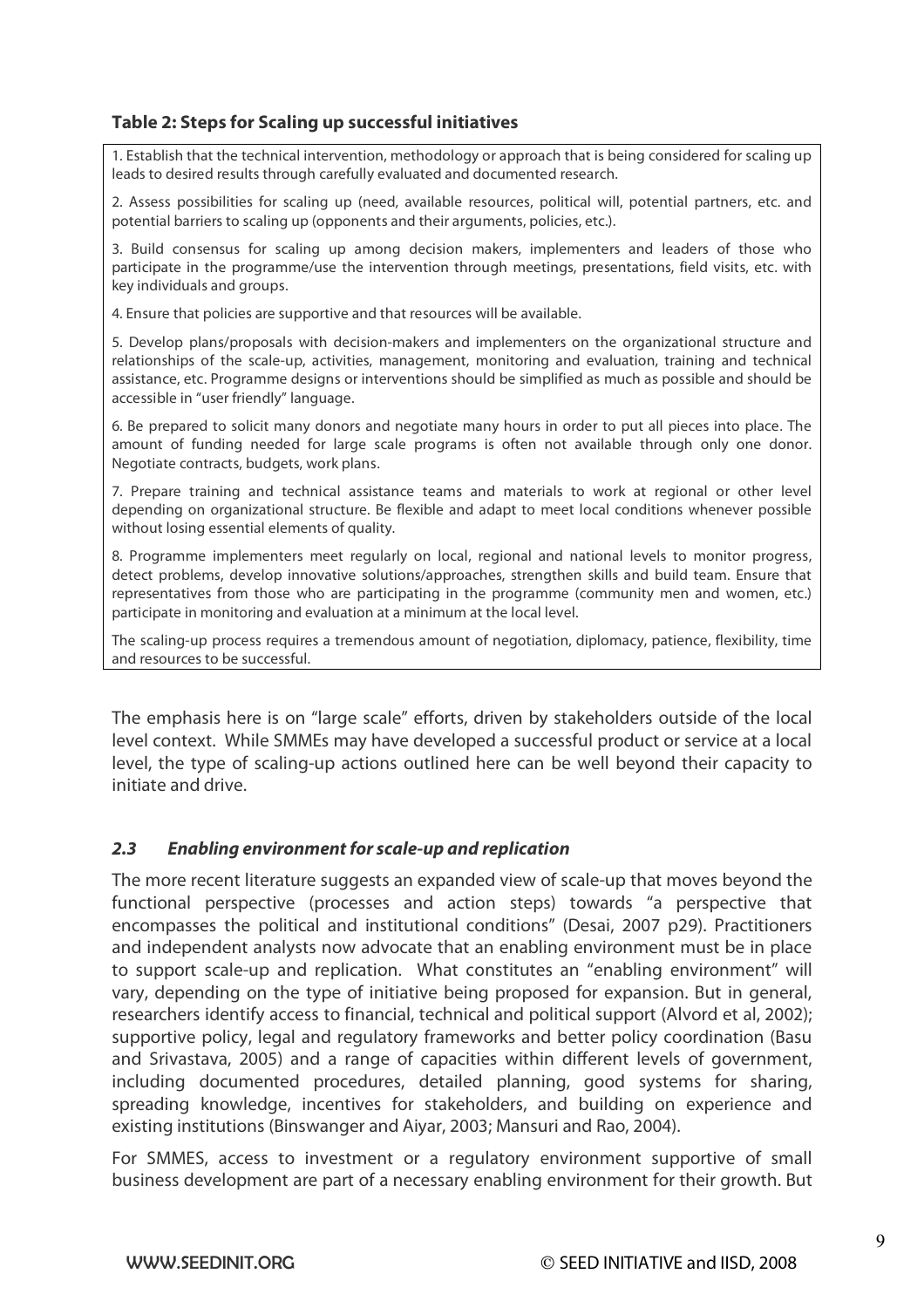advocating for, or creating this enabling environment is often well beyond their capacity and scope of influence.

## **2.4 Step changes and transformational goals**

Throughout the literature, it is clear that development practitioners and analysts are looking for a significant "step change" in development – achieving measurable poverty reduction at national levels; improved performance on indicators for health and education; preservation of biodiversity and natural resources managed sustainably. Small scale interventions, while they can provide valuable local benefits, may "remain little more than islands of excellence in a wider economic and institutional environment which is detrimental to the poor" (Uvin et al, 2000, p1409). What the literature does not address so clearly are the roles and responsibilities, in particular for those initiatives that originate locally through SMMEs, for creating the enabling environment and for helping a local SMME to scale-up its impact. If a social /environmental entrepreneur has a good, viable enterprise, is it their responsibility to work towards a larger step change in development, and transform institutions and achieve societal goals along the way? And if it is not their role, then who must work with the entrepreneurs to expand their impact?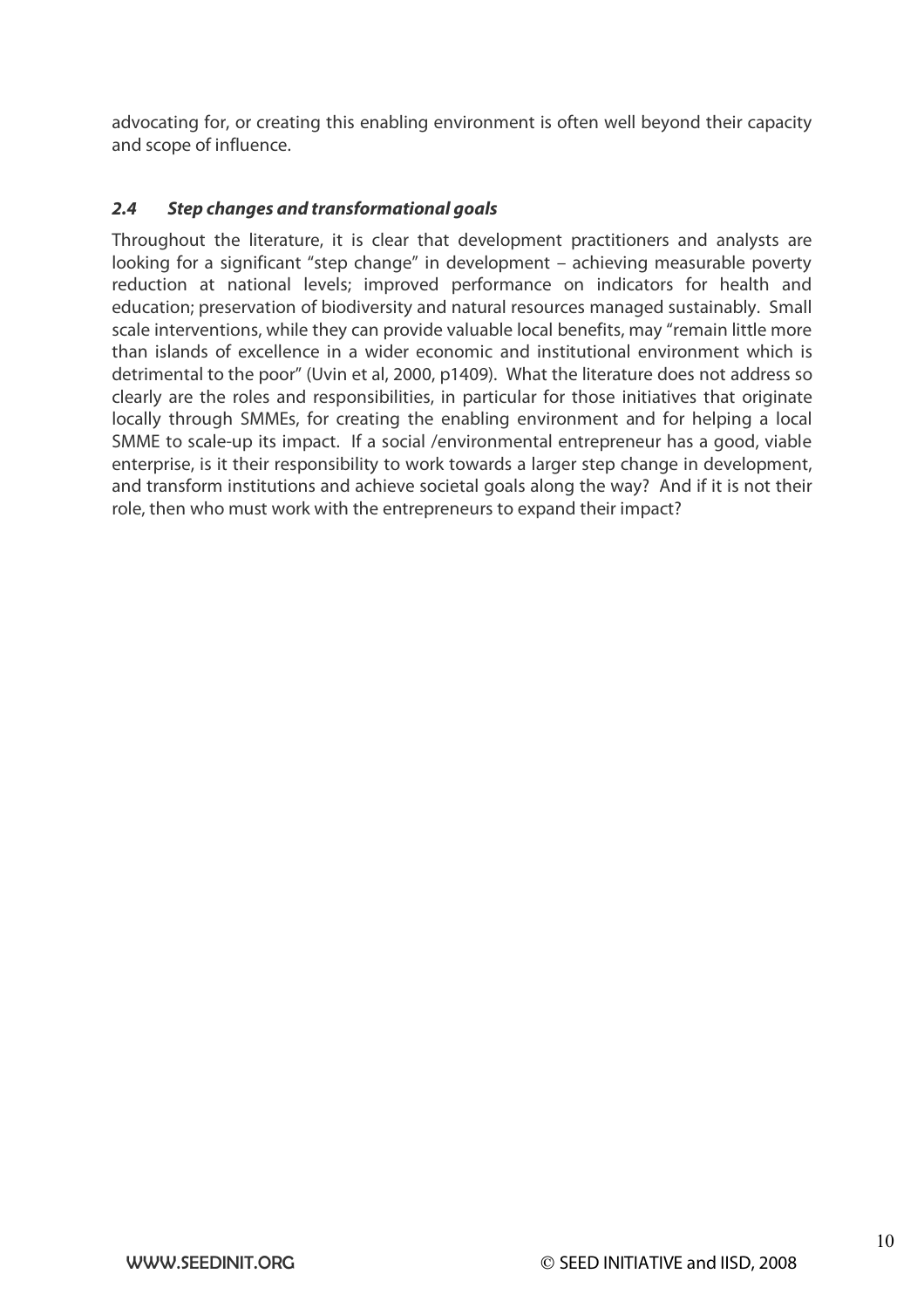# **3. 0 Experience of other recognition and reward programmes**

Ten awards programmes comparable to SEED were interviewed as part of the SEED report on recognition and reward programmes (Paas, Creech 2008). These programmes all share with SEED a commitment to reward the combination of innovation, entrepreneurship and small/medium sized enterprise creation which is commonly considered to be an important engine for economic growth and development. In most cases, while the winning enterprises may have their roots in earlier projects initiated through development assistance, they are now independent and are working to commercialize their project, product or service in order to generate a revenue stream, either for themselves or for another group of stakeholders, and, in so doing, provide environmental or social benefits at the local level.

These programmes were asked how they approached scale-up and replication with the entrepreneurs they were rewarding with recognition and support. All said that scale-up and replication were important and many stipulated as selection criteria the degree to which the project proposed might be scalable in and of itself (increases in revenues or social or environmental benefits provided), or replicable by others elsewhere. However, although most programmes could easily cite examples of the successful growth of winning projects, or good ideas picked up and used elsewhere, there was little evidence of specific concerted or established strategies for identifying and reporting on the success of scale-up, or strategies for both promoting and reporting on where the project might have been replicated elsewhere. Some programmes stated that scale-up was measured simply by the growth of the project. Others said that evidence of scale-up and replication usually emerged from general surveys of winners. Only the Ashoka Foundation and Echoing Green indicated that they were conducting more formal effectiveness and impact studies that included specific measures for S&R. Some programmes indicated data on S&R were captured in the winners´ performance reports, because winners´ objectives were required to include S&R as part of the eligibility requirements for the award. However, it does not appear that this data has been systematically mined to report more broadly on the S&R outcomes of the award program.

It would appear from these interviews that the onus is placed on the winning enterprise itself to demonstrate its own growth and broader impact – and to define for itself what it regards as appropriate scale-up. Hence there will be widely different perceptions between entrepreneurs of what is expected of them within the framework of any reward and recognition programme. Few of the lessons identified in the literature appear to have influenced the recognition and reward programmes to support more proactively the scale-up and replication of success, at a level that might lead to the desired step changes or transformations towards broader societal goals.

This raises an important question: what if the winning enterprise chooses, in order to ensure basic economic viability and modest benefits to its stakeholders, not to pursue significant growth and to keep its benefits and impacts focused at a very local level? Should the international development community, and more specifically, recognition and reward programmes, expect these enterprises to deliver on the transformational agendas of others? Or should recognition and reward programmes take a more proactive approach, and work with the enterprises on creating the enabling environments necessary for those enterprises, and others, to expand their impact?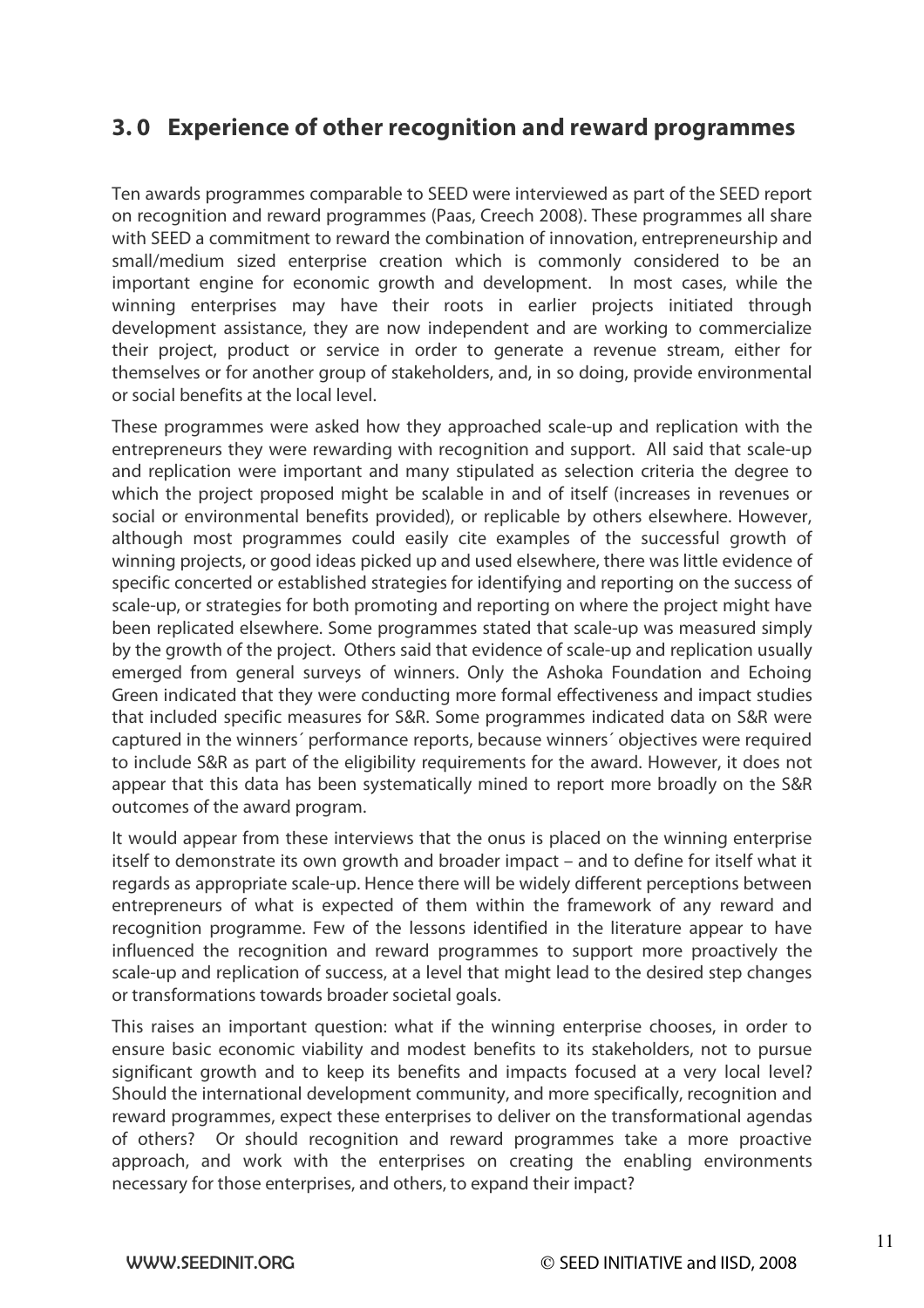# **4.0 Experience of SEED 2005 and 2007 award winners**

As part of the empirical research into critical success factors and performance measures for SEED winners, the Research and Learning programme deployed a survey instrument that included questions relevant to scale up and replication. The ten winners were asked whether their product or service had secured a niche in the marketplace; what the potential was for expansion; what would be needed to expand, and could their enterprise/product/service be replicated in different regions?

As with the research with other recognition and reward programmes, the responses raised a number of larger questions about roles and responsibilities for the scale-up and replication of start-up enterprises, beyond what the enterprises themselves could reasonably be expected to achieve.

Without exception, the SEED winners believe that they have identified a good niche for their product or service, and that while others might be offering something similar there are unique attributes to the SEED enterprises that the entrepreneurs believe will help in securing investors and markets. All believe that they have the potential for success and growth, and the potential for achieving social and environmental benefits.

What was noticeable, however, was that for 60% of SEED winners (Nepal, Sierra Leone, Ecuador, Vietnam, Madagascar, Brazil), the concept of "scale" was fairly narrowly envisioned to modest growth in their own business sufficient to provide (or, in the case of Madagascar, protect) a livelihood for the enterprise manager, and modest diversification of income for local community beneficiaries. Scale-up in the order of magnitude desired by the international development literature is simply not on their radar screen.

Two winners, Bolivia and Peru, began their enterprises with primarily a local market in mind, but for different reasons are actively pursuing growth for their business by expanding their markets.

- Bolivia: Based on the successful introduction of their water system into underserved areas through shared financing arrangements with the local users and local government, "Agua para Todos" is now investigating a similar partnership approach in Santa Cruz. They are also exploring whether and how to expand their business to include integrated water management solutions that will include sanitation as well as water supply.
- Peru: The partners in the T'ikapapa initiative found that promotion of native potatoes as a luxury item in urban markets was not leading to significant sales; the lead partner is now marketing the product in Venezula and investigating European markets for high end products, and continuing to expand relationships with NGOs and others to help expand the promotion of native crops.

Two winners did have a "bigger picture" in mind with respect to their potential for more significant and widespread economic, social and environmental impact from their ventures:

• Nigeria's Cows to Kilowatts now has a government commitment to expand their biogas technology into six cities in Nigeria, with UNDP support. Interest has also been expressed by slaughterhouses in Kenya, Zimbabwe and Egypt, with other UN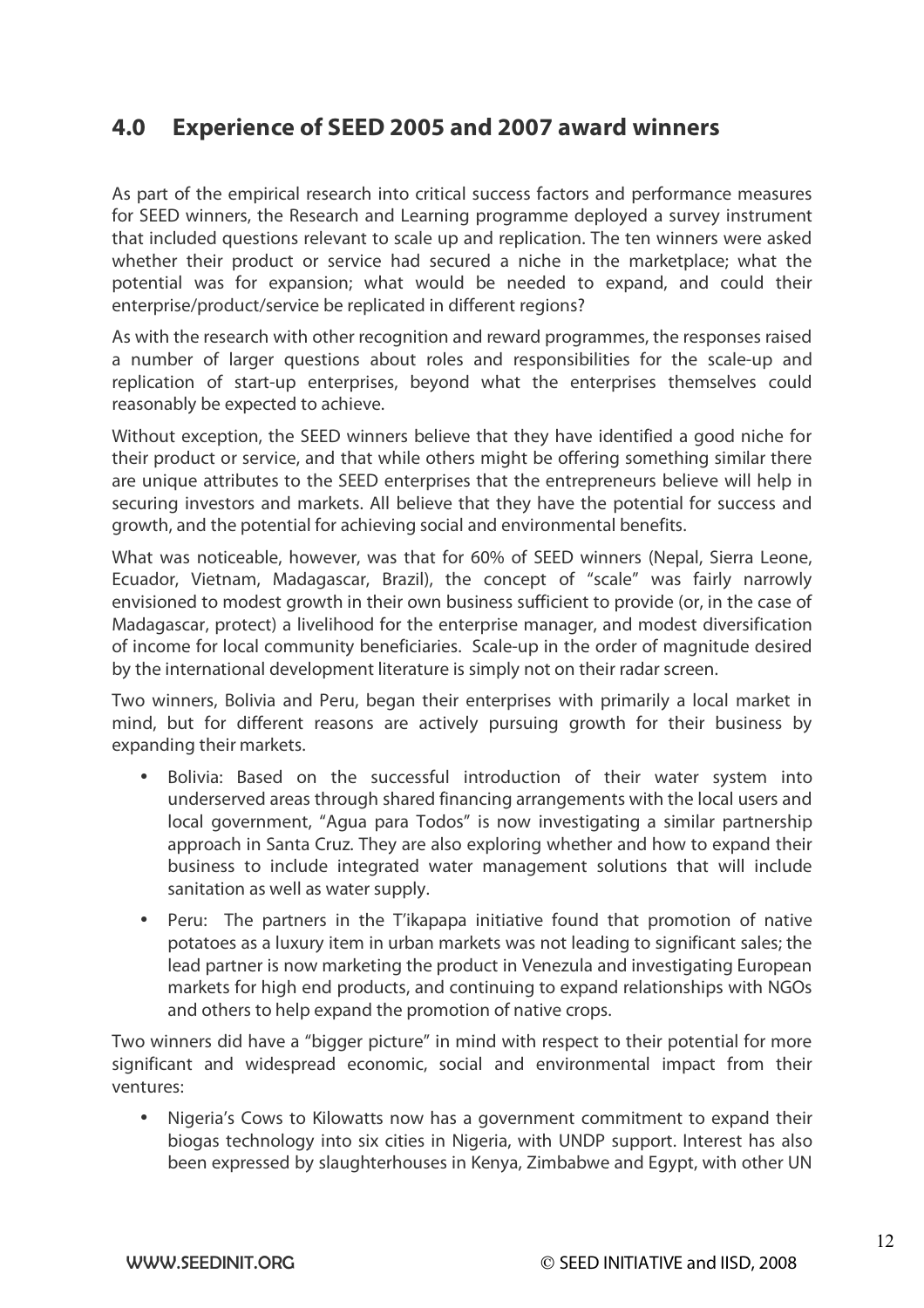agencies now exploring how to support an expansion into other countries. But this level of expansion cannot be achieved solely on a for-profit business model: the informants noted that government support (and the related international development assistance through UN agencies) would be an essential requirement for scale-up and replication of the approach.

SRI Cambodia/Madagascar focused on a larger scale from the beginning, recognizing the need to attract significant export contracts for local farmers, to be managed by an intermediary organization, as local partners lacked the skills and infrastructure to link with foreign buyers. However, while the Cambodian organization is stable enough now to grow and market SRI as a for-profit enterprise, the venture is at risk in Madagascar, with the ending of USAID project funding that has supported export market development.

In many cases with SEED winners, the ambitions for growth are sensible, modest, and planned in keeping with the needs of the stakeholders and market potential. While they may become more ambitious over time, their more immediate considerations are to ensure basic economic viability and modest benefits to their stakeholders.

This begs the question once again: who drives the larger scale up and replication agenda, if these social and environmental enterprises do not, and probably for the most part should not, and who should take ownership and responsibility for step change towards sustainable development?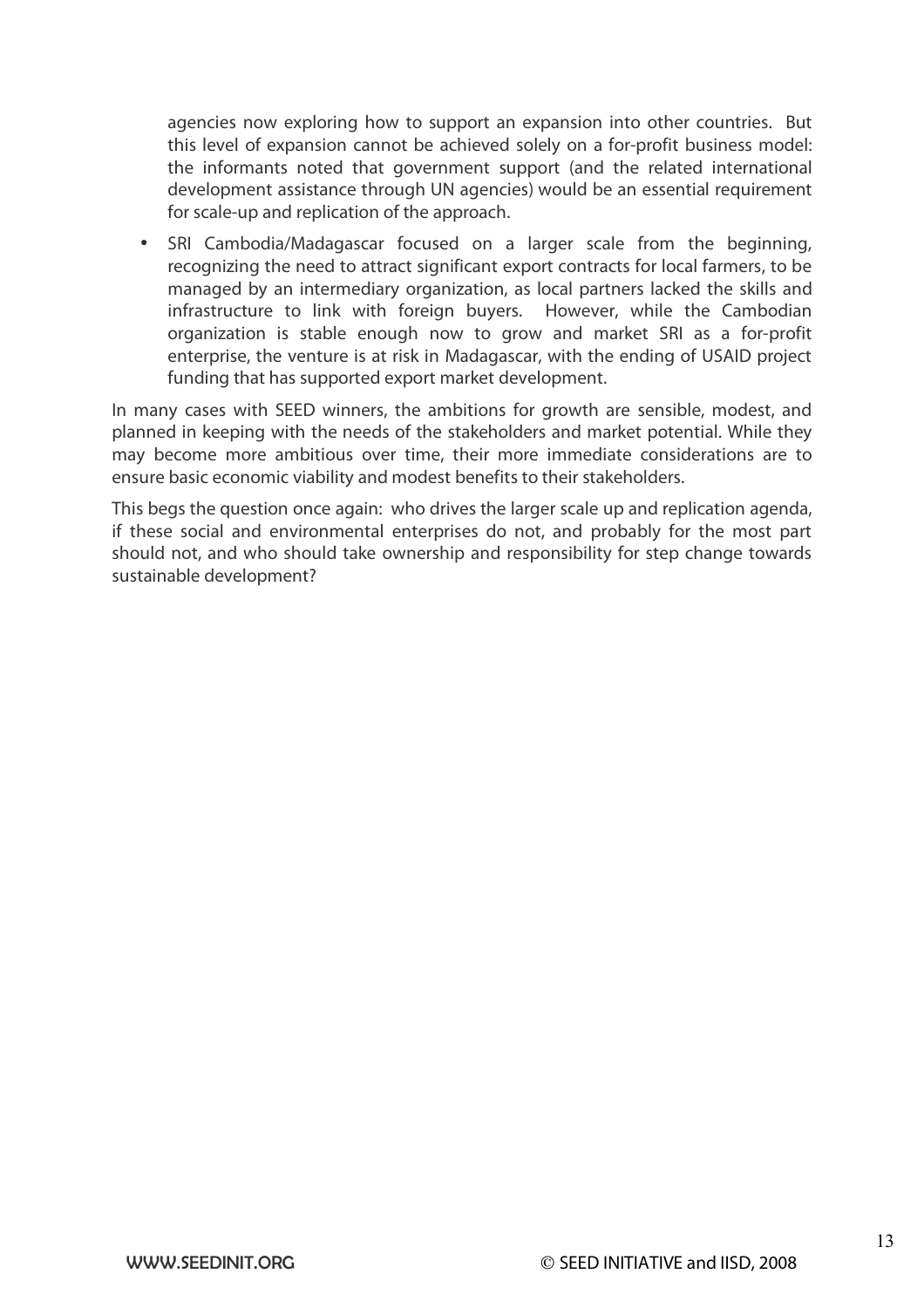# **5.0 Observations and suggestions for further work**

Although the scale-up and replication literature suggests a strong, direct involvement of the development assistance community and the public sector, recognition and reward programmes tend to function as catalysts rather than as change agents proactively involved for a significant period of time in leveraging the success of the enterprises they have rewarded (with the exception of the Ashoka Foundation, which provides support for up to three years for each of its entrepreneurs together with longer term monitoring and engagement). This suggests that recognition and reward programmes such as SEED need to explore more carefully what their expectations are with respect to scale-up and replication of the enterprises they are championing. These programmes are only one of many variables affecting the success of the enterprise and the degree to which that enterprise might contribute to step change and transformation for social, economic and environmental goals.

First and foremost, these programmes should consider the questions "scale-up for what purpose and by whom?" For the SEED enterprises, and for most other R&R program winners, the enterprise views scale up in terms of the growth of their own business – they are scaling up for the sustainability of their business and the benefit of their immediate stakeholders, not for major social transformation.

For at least four of the SEED winners (Vietnam, Ecuador, Nepal, Sierra Leone), these small scale entrepreneurial projects may be close to functioning at exactly the right scale for the local owners. By encouraging a greater scale-up, there is the risk of an enterprise overextending its activities beyond its capacity. Scale- up must be carefully phased, guided by a proper business plan with realistic targets and timelines.

In particular, with enterprises grounded in activities such as harvesting of traditional herbs and other crops, the push for scale-up may have the unintended consequence of endangering a resource or an ecosystem. Nepal has already encountered risks of overharvesting wild seabuckthorn while cultivated stocks come to maturity. At the very least, prior to significant business expansion, an integrated environmental and social assessment should be carried out.

SEED, and other similar programmes, also want to consider how the good ideas they are championing in one enterprise might be replicated and implemented elsewhere. But, as with scale-up, due consideration may not have been given to the interests of the enterprise itself. A small scale entrepreneur with a good idea may not want that idea replicated by others: issues of intellectual property and trademarks arise, especially if replication removes business opportunities from the original entrepreneur.

Even with the agreement of the enterprise, replication is not straightforward. Improving the communications of good ideas, even providing seed funding to attract potential entrepreneurs to replicate an idea, will not be enough. Success factors for an initiative will be grounded in the local context: a favourable business environment; receptivity among the local beneficiaries; the experience and commitment of the individuals involved. An exact replication is therefore never possible; but without similar favourable circumstances in place, successful replication cannot be easily assumed. Leadership and ownership of the initiative in other jurisdictions may be problematic, especially if the replication is underwritten by significant donor dollars rather than being fostered from the grass roots.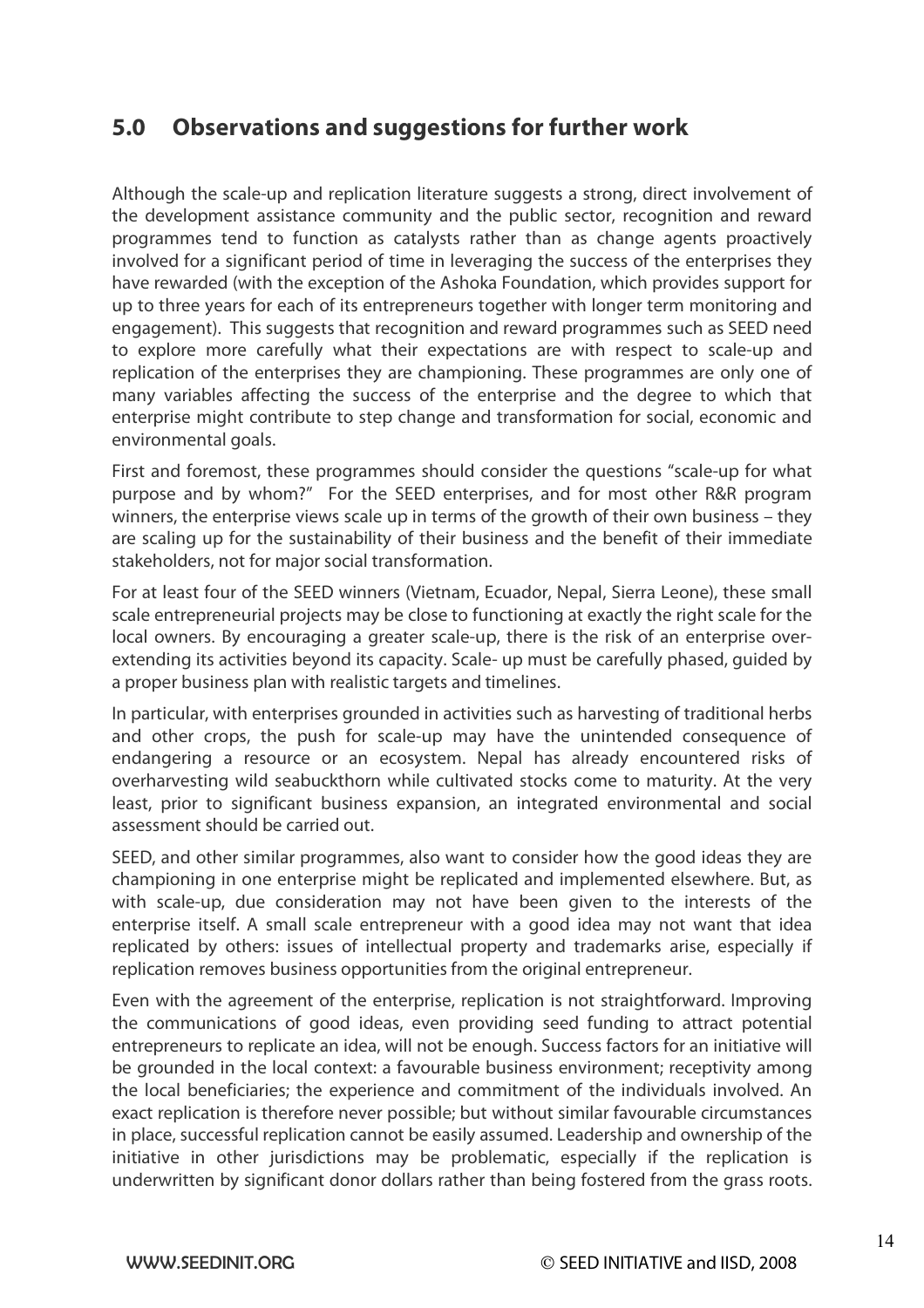There may not be sufficient resilience in the new community in the way of technical support, access to micro credit and other factors that could help to mitigate set backs in implementation. Legal and regulatory frameworks may well be different. All factors contributing to the success of the original enterprise must be examined in order to assess the feasibility of replication. Even with this effort, the risk of failure may be high.

SEED, and other similar programmes, should revisit their stated intentions to support scale-up and replication of social and environmental enterprises, with the following points in mind.

- 1. **Clarify programme expectations for scale up and replication.** Consider what, realistically, can be achieved, especially if the onus remains on the entrepreneurs to scale-up their enterprises and impacts. It may be more appropriate to focus primarily on helping to improve the chances for success of the enterprise, by providing business and related planning support.
- 2. **Offer tailored support.** It may be more appropriate to focus primarily on helping to improve the chances for success of the enterprise by providing tailored services such as business and related planning support. Feasibility studies will also need to be supported, together with social and environmental impact assessments.
- 3. **Provide longer term, proactive engagement.** If recognition and reward programmes do want to assume a role in scale up and replication for greater sustainable development outcomes, then these programmes must take a more proactive, longer term engagement with enterprises, that will help promising enterprises significantly increase their scale and impact, sufficient to lead to a step change towards sustainability in a country or sector. Feasibility studies will need to be supported, together with social and environmental impact assessments. Programmes will need to establish credible performance monitoring to assess whether the step changes are in fact being achieved.
- 4. **Assess project context and seek to create an enabling environment.** A key role for programmes as promoters of larger scaling up efforts will be the identification and resolution of challenges and barriers to an enabling environment that are beyond the scope of influence of the enterprises themselves. But again, this requires a more engaged approach, requiring a thorough assessment of the context in which an enterprise is functioning, in order to determine what the challenges are and how they might be resolved.
- 5. **For replication, foster peer learning.** With respect to replication: incentives will be needed to encourage winning enterprises to transfer their ideas, approaches and lessons learned to others. If they are in agreement to having their idea tested and developed by others, then key to this effort will be the active fostering of peer learning, by linking replicated enterprises to the original enterprise. Building the community of practice around the initiative being replicated will help to mitigate differences encountered in implementation; and might transfer valuable lessons back to the original enterprise as well.
- 6. **Improve monitoring and reporting.** Programmes will need to establish credible performance monitoring to assess whether step changes are in fact being achieved.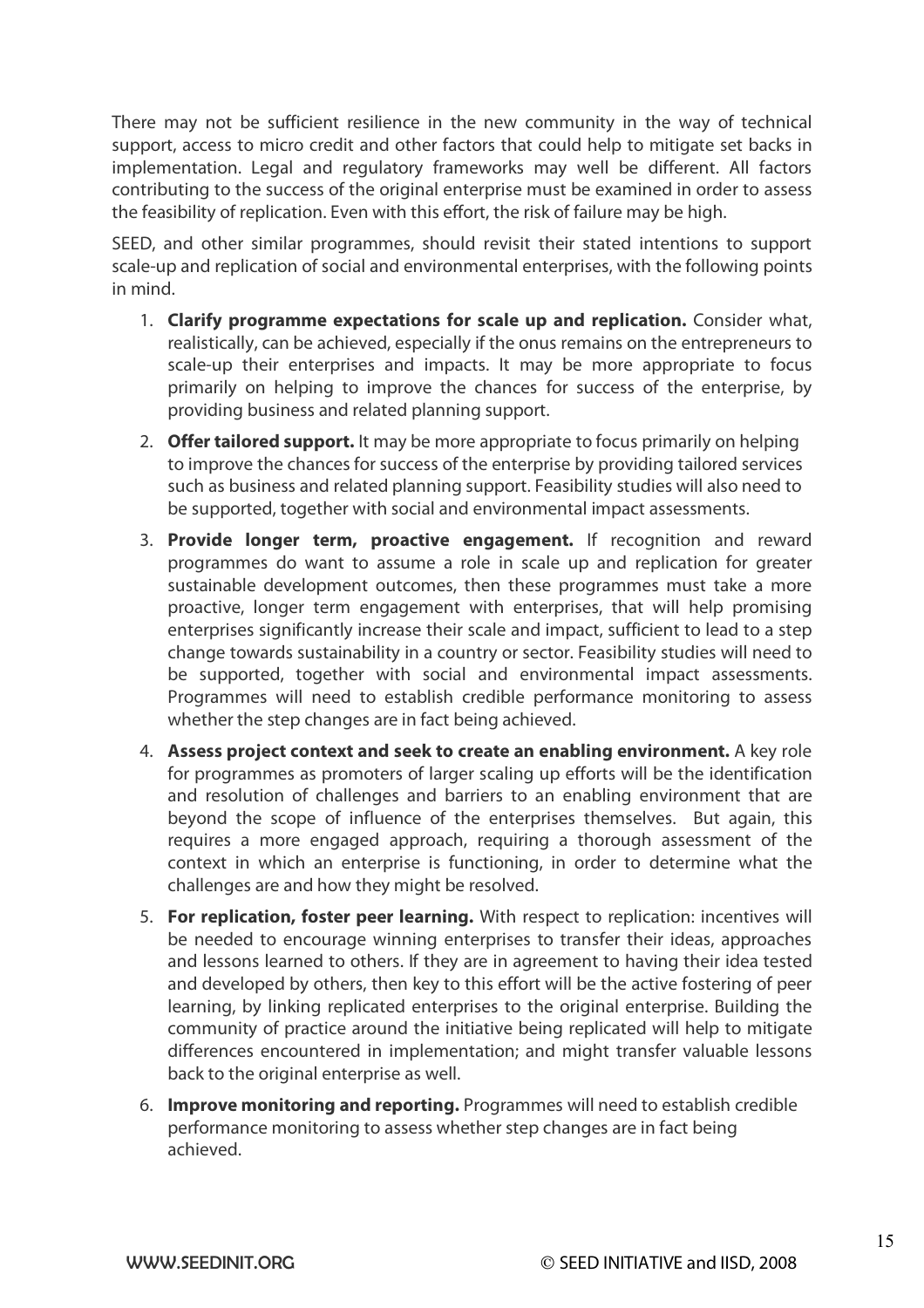# **Appendix 1: SEED Winners**

The following is taken from www.seedinit.org.

#### **2005 Winners**

### **1. Cambodia, Madagascar and Sir Lanka: Environmentally-Friendly Rice (aka A Global Marketing Partnerships for SRI Indigenous Rice)**

Farmers in Asia and East Africa are partners in an initiative to boost rural incomes through the marketing of indigenous and environmentally-friendly grown rice varieties. Commercial rice cultivation in the developing world is becoming increasingly questionable as a result of low market prices and the financial and environmental costs of using chemicals and fertilizers. Conventional methods of rice production are also extremely water intensive.

Some farmers in Cambodia, Madagascar and Sir Lanka have turned to a production method known as the 'System of Rice Intensification' or SRI. It involves an a la carte menu of actions including when to plant out Seedlings, weeding regimes and the spacing of plants, which can be adapted to local conditions and indigenous rice varieties.

Small rural producers who are taking part are achieving water savings of up to 50 per cent and increased yields of up to 100 per cent. This is because SRI, a collaborative effort between Cornell University, several non-governmental organizations (NGOs) and local communities, works without flooding rice paddies and results in stronger plants that need less chemical fertilizers and pesticides.

Rice produced in this way commands higher prices. The trick is to empower and assist producers to exploit and benefit from these premium prices in local and international markets. This new project, which has brought together research institutes from the United States and Cambodia and farmers organizations, is pooling experiences and skills to develop strong marketing programmes. Export markets in Europe and North America are also being explored using, in some cases, certification schemes like Fair Trade.

The Seed Award for this winning partnership was generously sponsored by Swiss Re, Switzerland.

### **2. Himalayas Harvesting Seabuckthorn at the top of the world**

Seabuckthorn is a deciduous shrub that is common in the Himalayas. It has a highly developed root system that binds soils on fragile slopes. The presence of a natural seabuckthorn 'forest' can decrease monsoon-related loss of topsoil by 30 percent. The plant also has a wide range of commercial applications which are beginning to be exploited by commercial companies in countries like India.

The berries are highly nutritious and yield juice, as well as oils for cosmetics and traditional medicines. The leaves are also used in traditional medicines, as well as for livestock fodder, and the branches can be used for firewood.

The international HimalAsia Foundation together with local Tibetan cooperatives and a family of traditional medical practitioners are developing a sustainable programme for cultivating and marketing seabuckthorn and other medicinal plants for the local and international market. In doing so, they are not only developing sustainable livelihoods for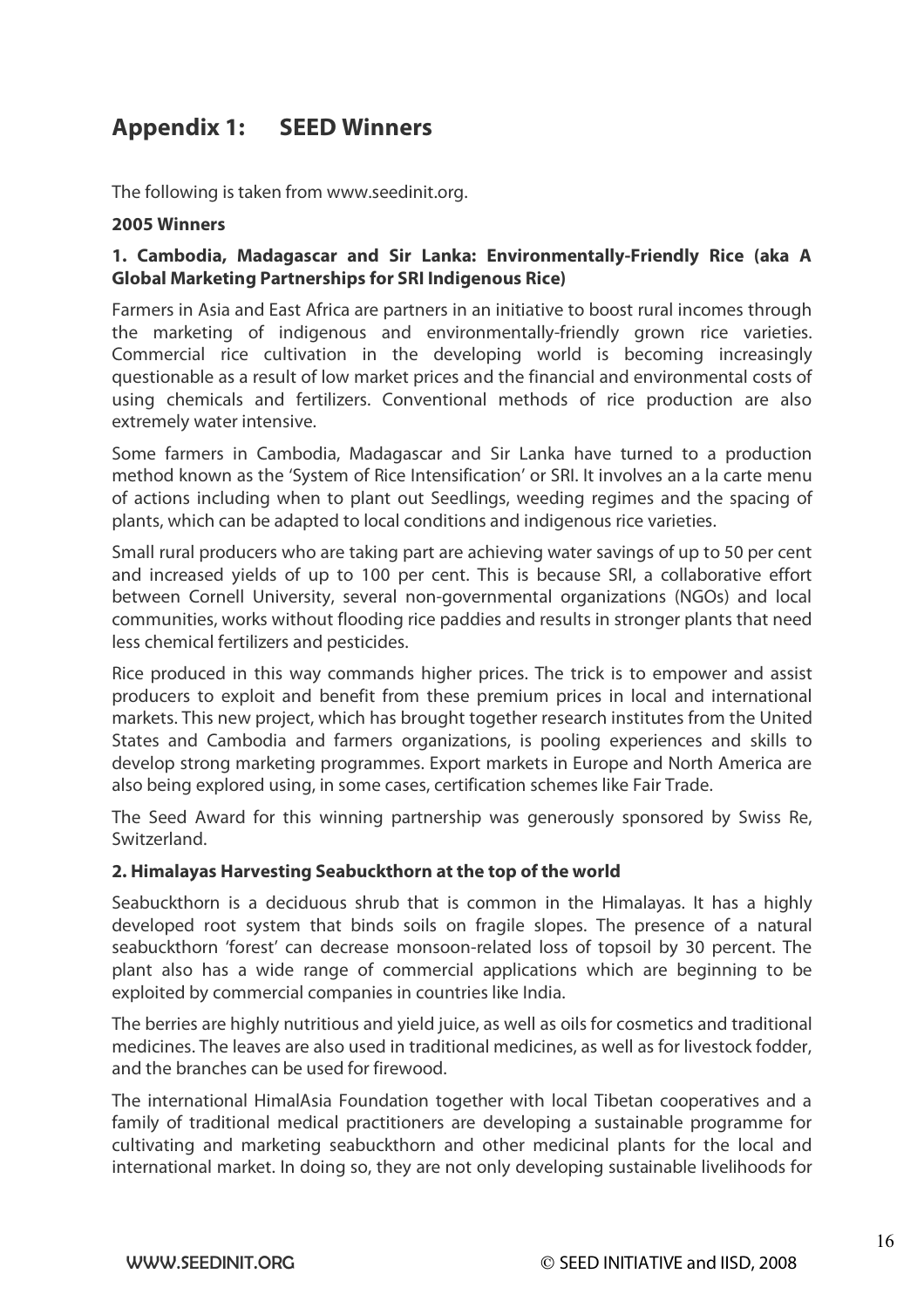local people, but playing an important role in conserving biodiversity in this Himalayan mountain area.

Plans for the future include expanding on three existing seabuckthorn nurseries, training locals in the extraction and preparation of juice and helping to broker fair business relationships between international companies and local communities. **3. Madagascar's first experimental community-run marine protected area** 

An estimated 11.5 per cent of the Earth's land surface is now held in protected areas but only about one half per cent of the world's seas and oceans enjoy the same rights.

The 2002 World Summit on Sustainable Development's Plan of Implementation called for the establishment of representative network of Marine Protected Areas (MPAs). An experimental, community-led, scheme in Madagascar aims to be one of these light-houses by illuminating how partnerships between local people, research institutes and NGOs can deliver marine conservation and sustainable livelihoods.

The project, focused around the 1200-strong community of Andavadoaka, is balancing the needs of local fishermen and protection of the area's important coral reefs. Eco-tourism is being promoted as a way of generating income for conservation work, diversifying the local economy and to reduce the pressure on fish stocks.

It is hoped that the experiences from this project will act as a blueprint for similar projects in other regions.

### **4. Bolivia: Water for All**

Relevant websites: http://www.aguatuya.com

Access to clean water is an emotive issue in developing countries and sometimes leads to civil unrest and major social problems. The Millennium Development Goals call for a halving of the level of people without access to fresh water and sanitation and this project directly addresses this aim.

The 'Agua Para Todos' initiative in Bolivia has found a way of solving the seemingly intractable problem of who pays for secondary water networks, i.e. delivering water from the municipal supplier's main pipe to the consumer.

Under the project, a consortium of local communities, an NGO and a pipe manufacturer is building water distribution systems in coordination with the municipal water company in Cochabamba, each connecting between 100 and 500 poor households. The costs are being met by the communities concerned through a micro credit scheme, repayable within a year.

Five pilot projects are under way, already halving the cost of water for 3,000 people in Cochabamba. Ambitious plans currently under development in partnership with the municipal government would provide 17,000 connections serving 85,000 people over the next five years.

### **5. Nigeria: Cows to Kilowatts**

### http://www.seedinit.org/mainpages2/awards/cows/index.php

Effluents and waste products from abattoirs are a problem for human health and the environment across the developing world. A project being piloted in Ibadan, Nigeria, is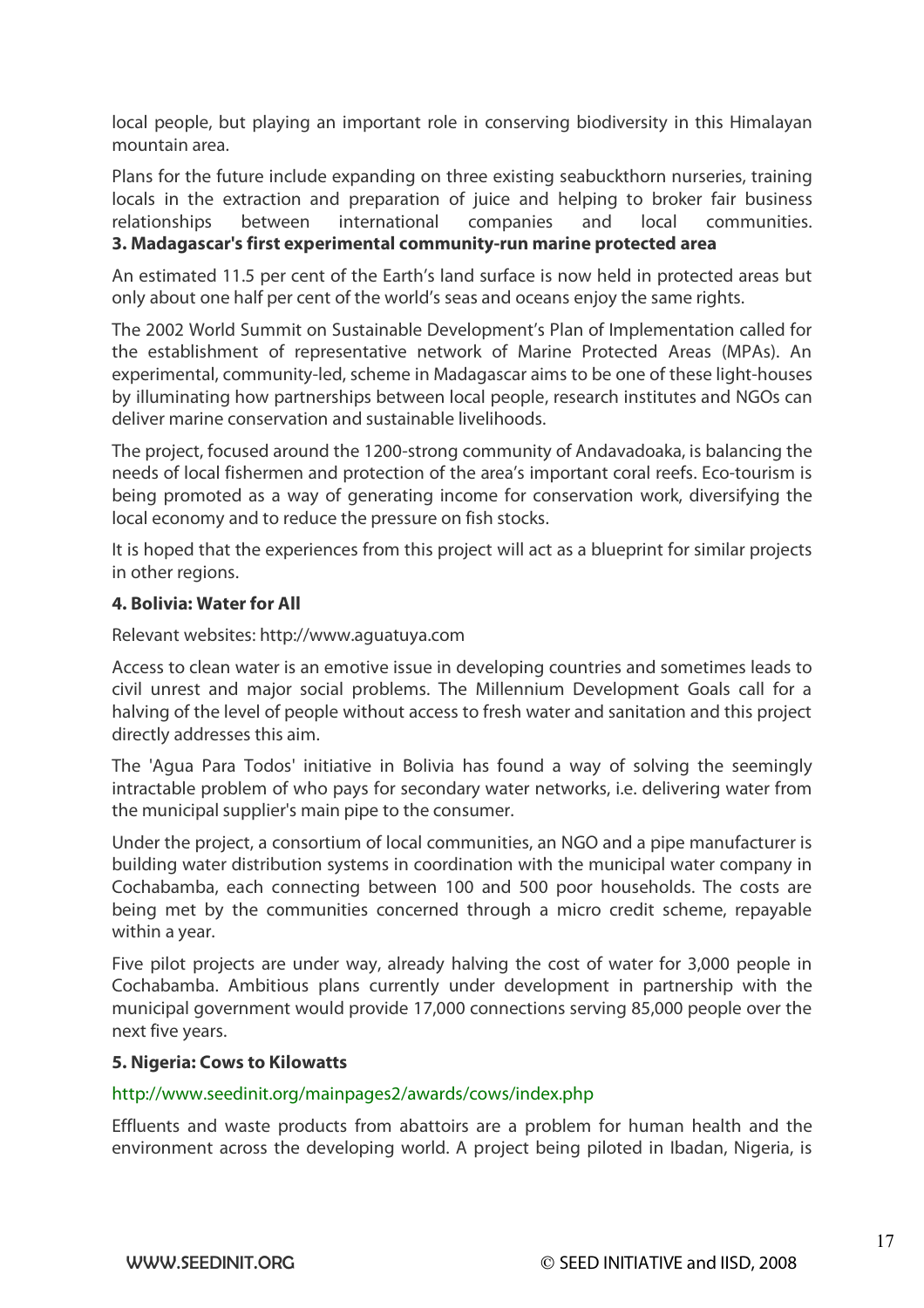turning these wastes into energy to generate income for poor urban communities and reduce the gases linked with climate change.

The project treats the abattoir wastes and turns them into a 'bio-gas' suitable for cooking and other uses. A further by-product is agricultural-grade fertilizer.

The partnership behind the project claims their bio-gas is significantly cheaper than current, commercially available, liquefied gases. The scheme will cover its costs and become profitable in three years and has a fifteen year life expectancy.

### **2007 Winners**

#### **1. Vietnam**

In Vietnam, Bridging the Gap uses sustainable cultivation of traditional medicinal plants to develop high value-added products, the manufacturing and proceeds of which improve the livelihoods of ethnic minority communities.

### **2, Peru**

In Peru, T'ikapapa links small-operation potato farmers in the Andes with high-value niche markets in urban centers. T'ikapapa promotes biodiversity conservation and environmentally friendly potato production techniques while giving farmers open access to technological assistance and innovation, encouraging local farmer's associations and propagating the flow of market information.

#### **3. Ecuador**

In Ecuador, a partnership also operating in the Andes has reintroduced native cereal and tuber crops that diversify food production, improve local food security and reduce soil degradation. The partnership then sells surplus yield through a women's organization it has created in three communities resulting in new economic, financial and marketing engines for the area.

#### **4. Brazil**

In Brazil, Projeto Bagagem creates unique travel packages that give visitors a first-hand look at local development initiatives and nature reserves in a novel approach to community-based ecotourism.

#### **5. Sierra Leone**

In Sierra Leone, a unique partnership between a traditional healers' association, an academic research institute and local communities will help to protect biodiversity and provide sustainable livelihoods for local communities through the establishment of the Tiwai Island Health and Fitness Center—a facility to provide health services based on principles of West African ethno-medicine.